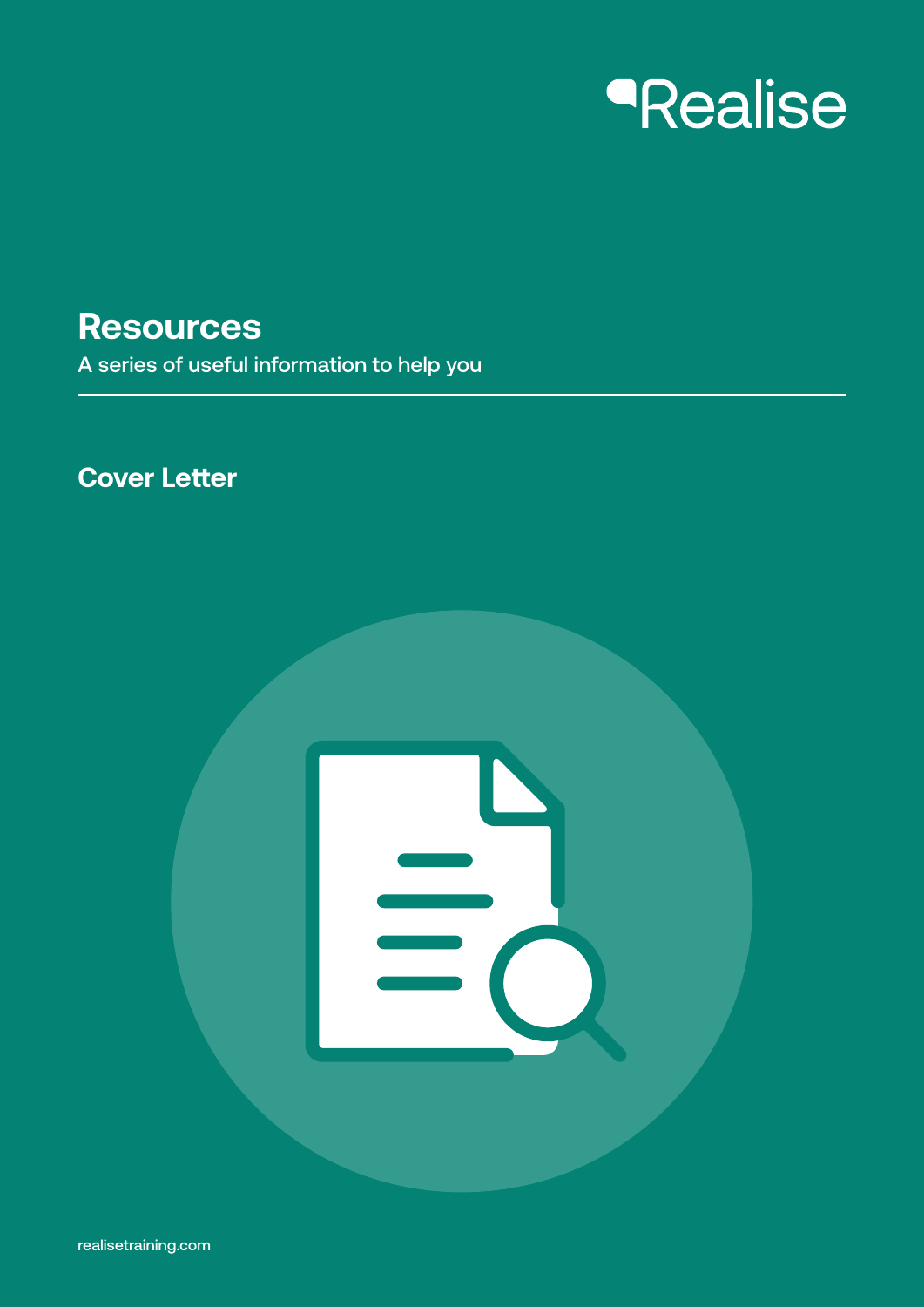When applying for a job you are competing against a lot of other people. It is important that your application makes an impression and stands out from the others. A properly presented and structured cover letter will help you.

#### Writing a cover letter:

You can use the job advert itself to guide you. Underline the skills in the advert and start writing your letter and include the skills you underlined. Be positive and emphasise why you are perfect for the job. Always include any relevant experience.

### Suggested content:

Give a summary of your skills and experience. Keep it brief and to the point. Remember to include your name, address, phone number, the date and enclose or attach a copy of your CV.

#### What to say:

Include the job reference number if there is one in the job details. Enter it below the opening line. For example:

- Dear Mr/Mrs...
- Re: Job reference 345
- Always try to find out the name of the person you need to write to. It looks a lot more professional and shows you have made the effort to find out their name.
- If you do start a letter with 'Dear Sir/Madam, end with 'Yours faithfully'. If you start with the person's name (for example, 'Dear Mrs Smith') end with 'Yours sincerely'. Finally, double-check your spelling and grammar before sending the letter, by using your spell check or by asking a friend or relative to read it.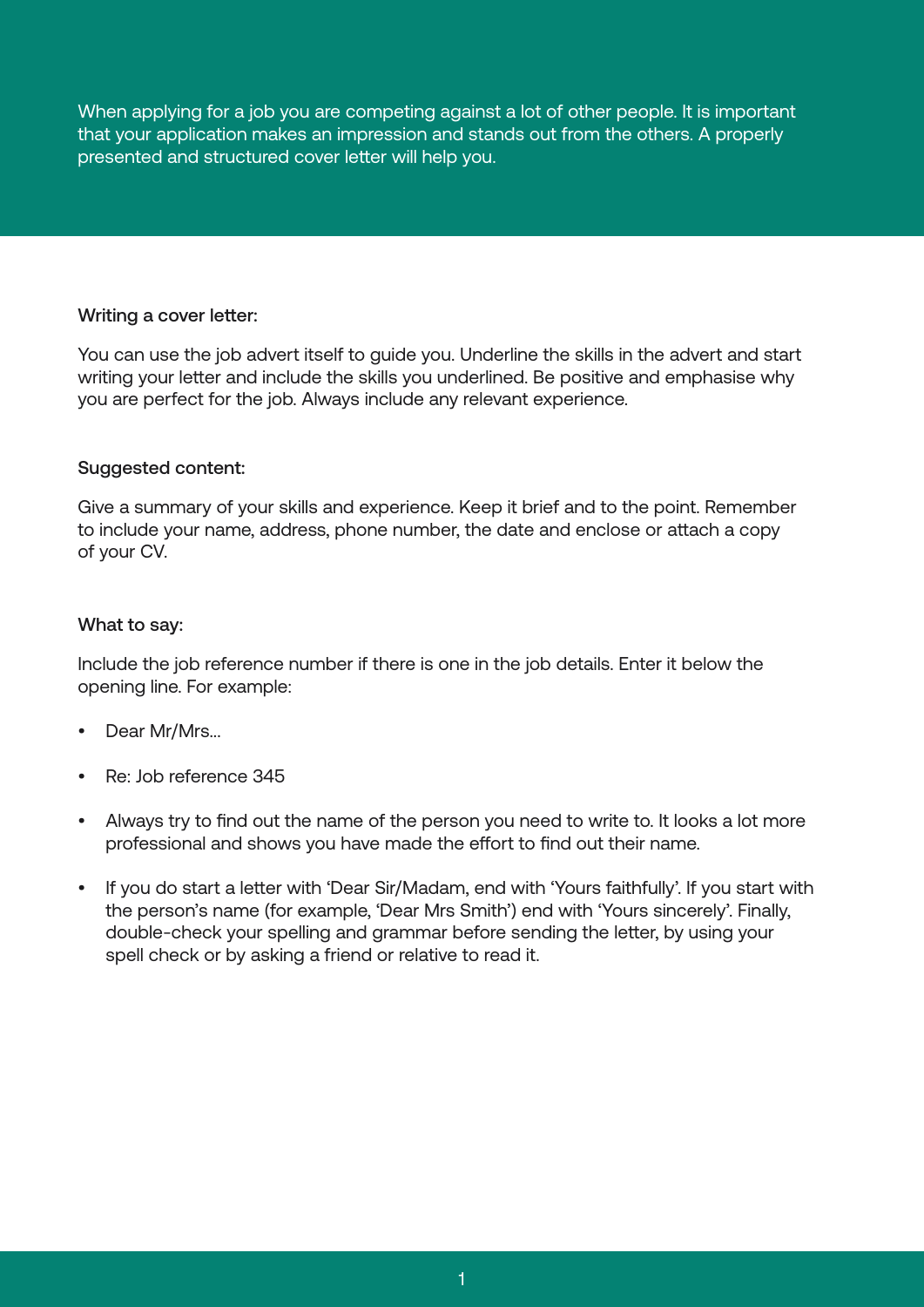# How the letter looks:

- It is always better to type a letter but if this is not possible then make sure it is neat. Leave plenty of space around the edges and a clear space between each paragraph. Use good quality plain paper and envelopes.
- Sign the letter and print your name underneath to make sure it can be read easily. Ask a friend or relative to check over your letter before you send it.
- Make sure your application arrives on time. If you application is late, the company might not even consider it and your time will have been wasted.

## Top tips:

- The name game Always write to a specific individual - avoid addressing covering letters to Dear 'Sir' or 'Madam'. Use 'Mr', 'Mrs', 'Miss' or 'Ms' and then your contact's surname. Never use their first name.
- Careful consideration

Tailor your letters to each application - don't mass produce them. You will undoubtedly get more interviews by sending out a small number of well written covering letters than by sending out many poorly written ones.

• Size matters Keep things concise - three or four brief paragraphs is fine. A covering letter should be a maximum of one A4 page.

## What to avoid:

- Spelling errors
- Too much detail
- The incorrect contact name
- Poor quality letter paper

Often cover letters are not read until after the CV has been reviewed. Despite this, they provide a great opportunity to communicate directly with your prospective employer.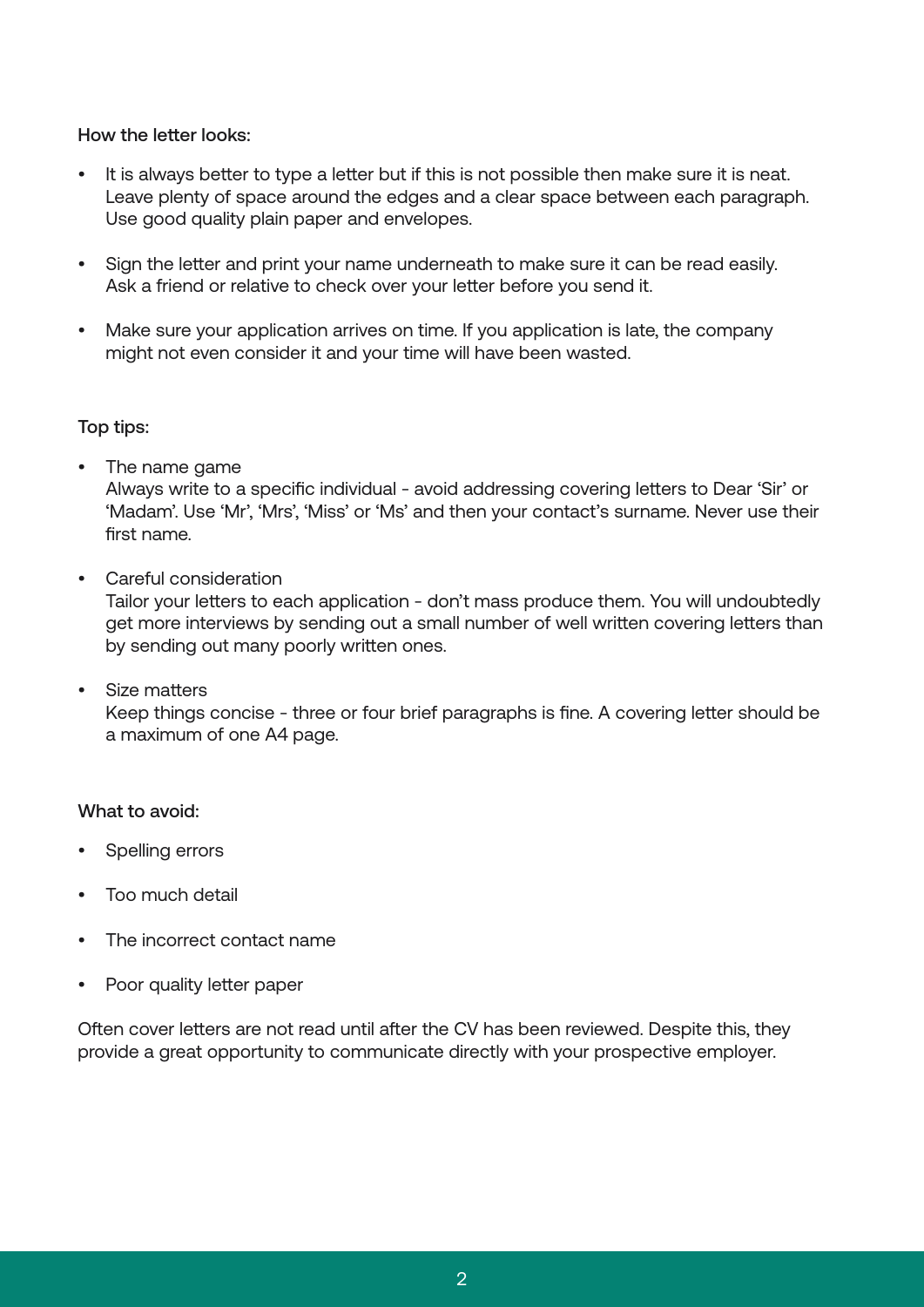#### Example:

Company address

Dear Mr Jones,

servicing cars.

Date

Your address Phone number Name of addressee Ref: Application for the post of mechanic I would like to apply for the job of mechanic which was advertised in the Sheffield Star this week. Since January last year, I have been working on a motor Apprenticeship with Realise. The skills I have covered include (insert your own skills here). I have also had work experience at Jim's Vauxhall Garage and MG Motors where I assisted with MOT's, tyre changes and I have always been interested in working on cars and I think with all the skills and knowledge I have gained undertaking my apprenticeship as well as my work experience that I am the right candidate for the job. I am always keen, enthusiastic and motivated and willing to work extra

hours if needs be. I am available for interview at any time and could start work immediately. You can also ask for references from my motor tutor at Realise, as well as the managers of the garages where I completed my work experience.

Please find enclosed a copy of my CV for more information. I look forward to hearing from you.

Yours sincerely

Your signature here

Sign and print name underneath